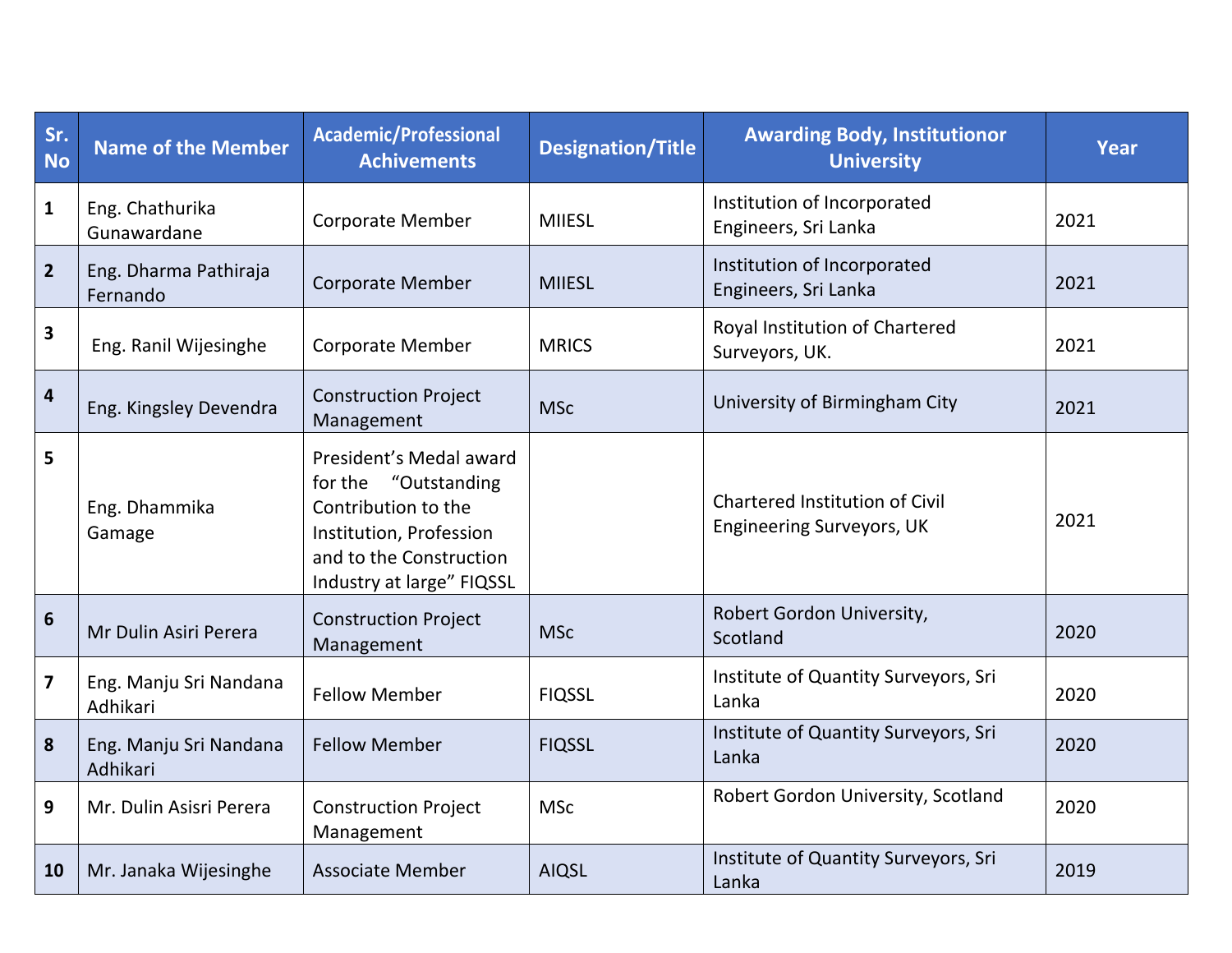| 11 | Mr. Arisanan<br>Ramanathan     | <b>Corporate Member</b>                  | <b>MRICS</b>  | Royal Institution of Chartered<br>Surveyors, UK                           | 2019 |
|----|--------------------------------|------------------------------------------|---------------|---------------------------------------------------------------------------|------|
| 12 | Mr. Aruna Uduwerella           | <b>Corporate Member</b>                  | <b>MAIQS</b>  | Member of Australian institute of<br><b>Quantity Surveyors</b>            | 2019 |
| 13 | Mr. Manoj Sampath              | <b>Corporate Member</b>                  | <b>MAIQS</b>  | Australian institute of Quantity<br>Surveyors                             | 2019 |
| 14 | Eng, Buddhika Nivunhella       | <b>Corporate Member</b>                  | <b>MAIQS</b>  | Member of Australian institute of<br><b>Quantity Surveyors</b>            | 2019 |
|    |                                | <b>Corporate Member</b>                  | <b>MRICS</b>  | Royal Institution of Chartered<br>Surveyors, UK                           | 2019 |
|    |                                | <b>Bachelor of Quantity</b><br>Surveying | BSc Hons (QS) | <b>Birmingham City University</b>                                         | 2019 |
| 15 | Mr. Manoj Dissanayake          | <b>Corporate Member</b>                  | <b>MRICS</b>  | Royal Institution of Chartered<br>Surveyors, UK                           | 2019 |
| 16 | Eng. Jayantha<br>Hettiarachchi | Coporate Member                          | C Eng         | <b>Chartered Engineer, Engineering</b><br>Council, UK                     | 2019 |
| 17 |                                | <b>Coporate Member</b>                   | MIMechE       | Chartered Mechanical Engineer,<br>Institution of Mechanical Engineers, UK | 2019 |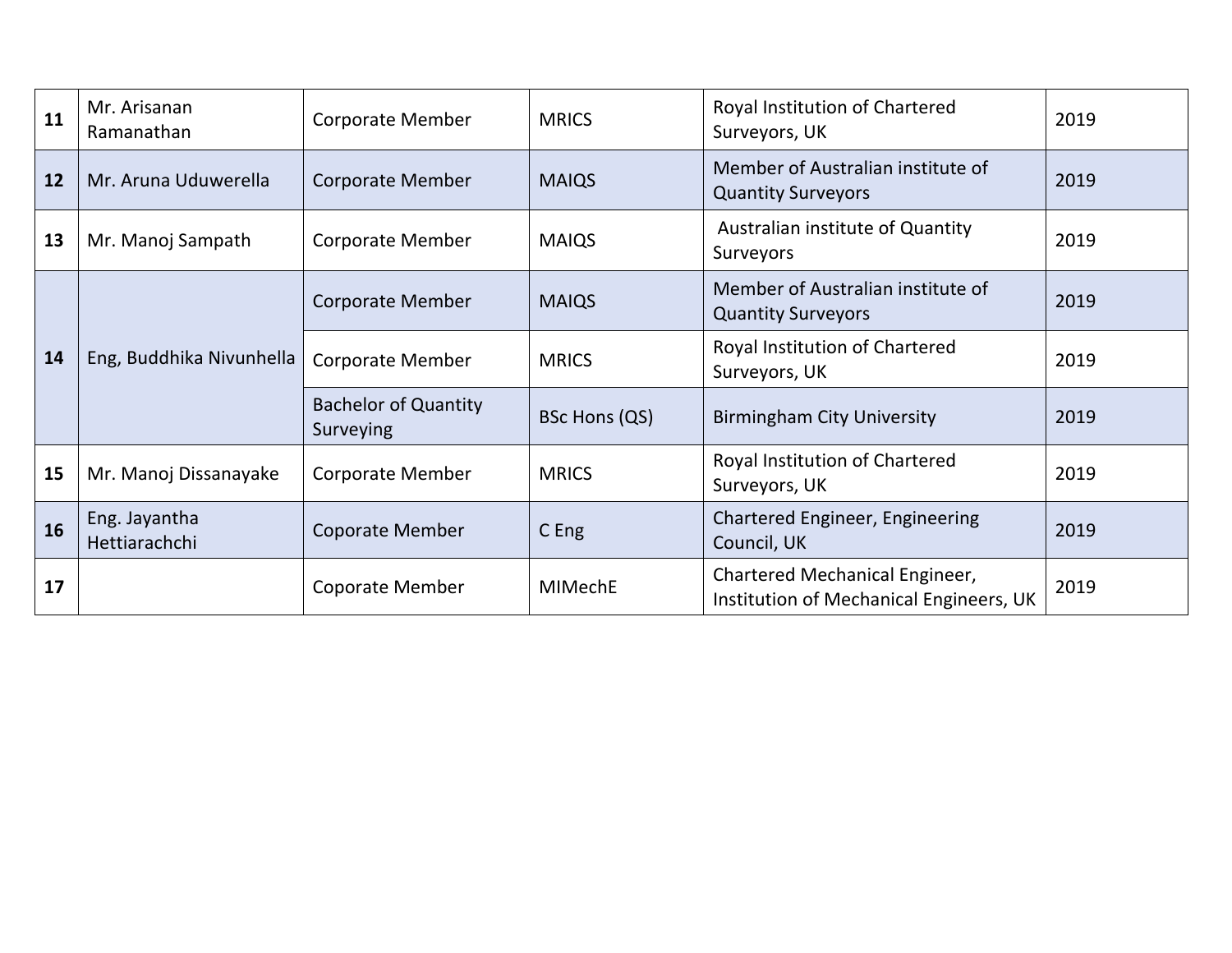| 18 | Eng. Hemantha Jayasree        | <b>Coporate Member</b>                                            | <b>AIQSL</b>  | Associate Member,<br>Institute of Quantity Surveyors, Sri<br>Lanka      | 2019 |
|----|-------------------------------|-------------------------------------------------------------------|---------------|-------------------------------------------------------------------------|------|
| 19 | Eng. Chaminda<br>Jayawardane  | <b>Coporate Member</b>                                            | <b>MRICS</b>  | Member,<br>Royal Institution of Chartered<br>Surveyors, UK              | 2019 |
| 20 | Eng. Chandana<br>Senarathne   | Academic<br>Achievement                                           | Msc (QS)      | Hariot Watt University, Dubai Campus                                    | 2019 |
| 21 | Mr. Ayodya Perera             | Academic<br>Achievement                                           | <b>MBA</b>    | Master of Business Administration,<br>University of Sri Jayawardanepura | 2019 |
| 22 | Mr. Manoj S<br>Dissanayaka    | <b>Coporate Member</b>                                            | MSc (CM)      | Robert Gordon University, UK                                            | 2019 |
| 23 | Jayantha<br>Hettiarachchi     | <b>Master of Science</b>                                          | <b>MSc</b>    | University of Derby, England - UK                                       | 2018 |
| 24 | <b>Mohamed Ibrahim Shibly</b> | Master of Science in<br><b>Construction Project</b><br>Management | <b>MSC</b>    | Robert Gordon University Aberdeen                                       | 2018 |
| 25 | M.I. Nizamudeen               | Master of Science in<br><b>Construction Project</b><br>Management | <b>MSC</b>    | Robert Gordon University Aberdeen                                       | 2018 |
| 26 | Nalinga Hadapangoda           | Member                                                            | <b>MAIQS</b>  | Australian Institute of Quantity<br>Surveyors                           | 2017 |
| 27 | Janaka Wijesinghe             | Member                                                            | <b>MAIQS</b>  | Australian Institute of Quantity<br>Surveyors                           | 2017 |
| 28 | Tharanga<br>Dissanayake       | <b>Associate Member</b>                                           | <b>AAIQS</b>  | Institute of Quantity<br>Surveyors - Sri Lanka                          | 2017 |
| 29 | Sanjeewa Wijayathilaka        | <b>Fellow Member</b>                                              | <b>FIIESL</b> | Institution of Incorporated Engineers,<br>Sri Lanka                     | 2016 |